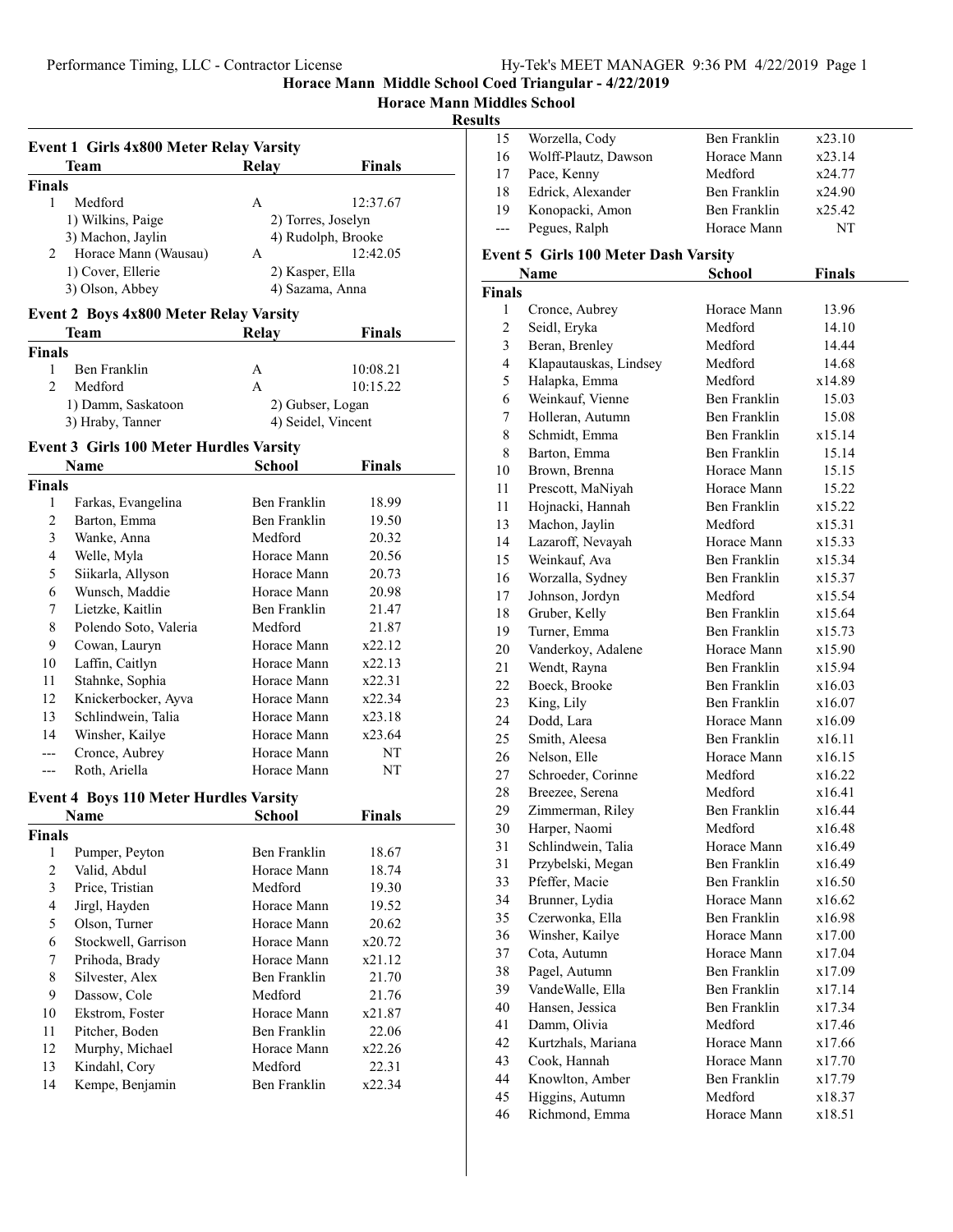**Horace Mann Middles School**

## **Results**

|               | Finals  (Event 5 Girls 100 Meter Dash Varsity) |                     |        |
|---------------|------------------------------------------------|---------------------|--------|
|               | <b>Name</b>                                    | School              | Finals |
| 47            | Metoxen, Maddy                                 | <b>Ben Franklin</b> | x19.06 |
| ---           | Brooks, Isabella                               | Ben Franklin        | NT     |
| ---           | Erbes, Sydney                                  | Ben Franklin        | NT     |
| ---           | Schneider, Ella                                | Ben Franklin        | NT     |
| ---           | Barton, Holly                                  | Horace Mann         | NT     |
| ---           | Lindman, Teagan                                | Horace Mann         | NT     |
| ---           | Yang, Chloie                                   | Horace Mann         | NT     |
|               |                                                |                     |        |
|               | <b>Event 6 Boys 100 Meter Dash Varsity</b>     |                     |        |
|               | Name                                           | <b>School</b>       | Finals |
| <b>Finals</b> |                                                |                     |        |
| 1             | Saeger, Camden                                 | Ben Franklin        | 12.50  |
| 2             | Ogstad, Cole                                   | Horace Mann         | 12.85  |
| 3             | Arias-Hernandez, Alexis                        | Horace Mann         | 12.87  |
| 4             | Dassow, Cole                                   | Medford             | 12.92  |
| 5             | Lee, Cassidy                                   | Horace Mann         | 12.99  |
| 6             | Janda, Braxton                                 | Medford             | 13.03  |
| 7             | Jirgl, Hayden                                  | Horace Mann         | x13.32 |
| 8             | Christensen, Ethan                             | Horace Mann         | x13.33 |
| 9             | Vang, Minjae                                   | Horace Mann         | x13.41 |
| 9             | Kluck, Gabriel                                 | Horace Mann         | x13.41 |
| 11            | Edrick, Alexander                              | Ben Franklin        | 13.45  |
| 12            | Smola, Braylon                                 | Ben Franklin        | 13.47  |
| 13            | Olson, Turner                                  | Horace Mann         | x13.51 |
| 14            | Brearley, Jake                                 | Horace Mann         | x13.62 |
| 15            | Medina, Itseal                                 | Medford             | 13.76  |
| 16            | Xiong, Lacha                                   | Horace Mann         | x13.88 |
| 17            | Hainzlsperger, Eli                             | Ben Franklin        | x14.03 |
| 18            | Borman, Lucas                                  | Medford             | x14.08 |
| 19            | Gubser, Chris                                  | Medford             | x14.17 |
| 20            | Stroming, Roger                                | Horace Mann         | x14.46 |
| 21            | Werth, Caden                                   | Horace Mann         | x14.59 |
| 21            | Kindahl, Cory                                  | Medford             | x14.59 |
| 23            | Couturier, Cooper                              | Ben Franklin        | x14.68 |
| 24            | Wolff-Plautz, Dawson                           | Horace Mann         | x14.82 |
| 25            | Simmons, Christian                             | Horace Mann         | x14.87 |
| 26            | Krug, Andrew                                   | Medford             | x14.93 |
| 26            | Kawa, Logan                                    | Medford             | x14.93 |
| 28            | Saloun, Brady                                  | Ben Franklin        | x14.97 |
| 29            | Klingbeil, Connor                              | Medford             | x15.05 |
| 30            | Pace, Kenny                                    | Medford             | x15.29 |
| 31            | Carcy, Samuel                                  | Ben Franklin        | x15.39 |
| 32            | Frangiskakis, Zachary                          | Horace Mann         | x15.56 |
| 33            | Bliese, Axel                                   | Horace Mann         | x15.65 |
| 34            | Reif, Christopher                              | Horace Mann         | x15.80 |
| 35            | Trudell, Carson                                | Medford             | x15.84 |
| 36            | Trantow, Brody                                 | Horace Mann         | x16.04 |
| 37            | Pumper, Peyton                                 | Ben Franklin        | x17.29 |
| 38            | Delaney, Brennan                               | <b>Ben Franklin</b> | x17.96 |
| 39            | Vrieze, Carter                                 | Ben Franklin        | x18.04 |
| 40            | Moskowitz, Jacob                               | Horace Mann         | x18.05 |
| 41            | Grajkowski, Eli                                | Ben Franklin        | x21.40 |
| ---           | Yenter, Carson                                 | Ben Franklin        | NT     |
| ---           | Emerson, Christian                             | Horace Mann         | NT     |
|               |                                                |                     |        |

|                | <b>Event 7 Girls 1600 Meter Run Varsity</b> |                     |                              |
|----------------|---------------------------------------------|---------------------|------------------------------|
|                | Name                                        | School              | <b>Finals</b>                |
| <b>Finals</b>  |                                             |                     |                              |
| 1              | Beadles, Brittany                           | Ben Franklin        | 5:57.00                      |
| 2              | Valiska, Hailey                             | Horace Mann         | 6:09.00                      |
| $\overline{c}$ | Richter, Meredith                           | Medford             | 6:09.00                      |
| 4              | Daniels, Ella                               | Medford             | 6:43.00                      |
| 5              | Kasper, Ella                                | Horace Mann         | 6:45.00                      |
| 5              | Worzella, Alisson                           | Ben Franklin        | 6:45.00                      |
| $\tau$         | Cover, Ellerie                              | Horace Mann         | 6:53.00                      |
| 8              | Jandrain, Addison                           | Ben Franklin        | 7:10.00                      |
| 9              | Sann, Lily                                  | Horace Mann         | x7:24.00                     |
|                | <b>Event 8 Boys 1600 Meter Run Varsity</b>  |                     |                              |
|                | <b>Name</b>                                 | <b>School</b>       | Finals                       |
| <b>Finals</b>  |                                             |                     |                              |
| 1              | Erickson, Bode                              | Ben Franklin        | 5:30.00                      |
| 2              | Leonard, Trent                              | Ben Franklin        | 5:53.00                      |
| 3              | Hraby, Tanner                               | Medford             | 5:54.00                      |
| 4              | Damm, Saskatoon                             | Medford             | 6:08.00                      |
| 5              | Field, Gabriel                              | Ben Franklin        | 6:09.00                      |
| 5              | Gubser, Logan                               | Medford             | 6:09.00                      |
| 7              | Drozda, Hunter                              | Medford             | x6:47.00                     |
| 8              | Naber, Roman                                | Horace Mann         | 6:51.00                      |
| 9              | Kawleski, Jerome                            | Ben Franklin        | x7:35.00                     |
| ---            | Seidel, Vincent                             | Medford             | NT                           |
|                | Event 9 Girls 4x200 Meter Relay Varsity     |                     |                              |
|                | Team                                        | <b>Relay</b>        | Finals                       |
| <b>Finals</b>  |                                             |                     |                              |
| 1              | Ben Franklin                                | A                   | 2:07.00                      |
|                | 1) Holleran, Autumn                         | 2) Schmidt, Emma    |                              |
|                | 3) Kelly, Grace                             |                     | 4) Garcia-Kuklinski, Liliana |
| 2              | Medford                                     | A                   | 2:13.00                      |
|                | 1) Klapautauskas, Lindsey                   | 2) Johnson, Jordyn  |                              |
|                | 3) Rudolph, Brooke                          | 4) Halapka, Emma    |                              |
| 3              | Ben Franklin                                | Β                   | x2:17.00                     |
|                | 1) Josie, Abby                              | 2) Worzalla, Sydney |                              |
|                | 3) Brooks, Isabella                         | 4) Torhorst, Alexis |                              |
| 4              | Horace Mann (Wausau)                        | Α                   | 2:25.00                      |
|                | 1) Cronce, Aubrey                           | 2) Cota, Autumn     |                              |
|                | 3) Cowan, Lauryn                            | 4) Lindman, Teagan  |                              |
|                | Event 10 Boys 4x200 Meter Relay Varsity     |                     |                              |
|                | Team                                        | <b>Relay</b>        | Finals                       |
| <b>Finals</b>  |                                             |                     |                              |
| 1              | Horace Mann (Wausau)                        | D                   | 1:57.00                      |
|                | 1) Kluck Gabriel                            | 2) Peques, Ralph    |                              |

|   | 1) Kluck, Gabriel     |   | 2) Pegues, Ralph           |
|---|-----------------------|---|----------------------------|
|   | 3) Winscher, Koal     |   | 4) Arias-Hernandez, Alexis |
| 2 | Horace Mann (Wausau)  | A | x1:58.00                   |
|   | 1) Christensen, Ethan |   | 2) Anderson, Jacob         |
|   | 3) Fike, Logan        |   | 4) Otto, Carson            |
|   | Horace Mann (Wausau)  |   | x2:02.00                   |
|   | 1) Grusnick, Kaeden   |   | 2) Valid, Abdul            |
|   | 3) Olson, Turner      |   | 4) Ogstad, Cole            |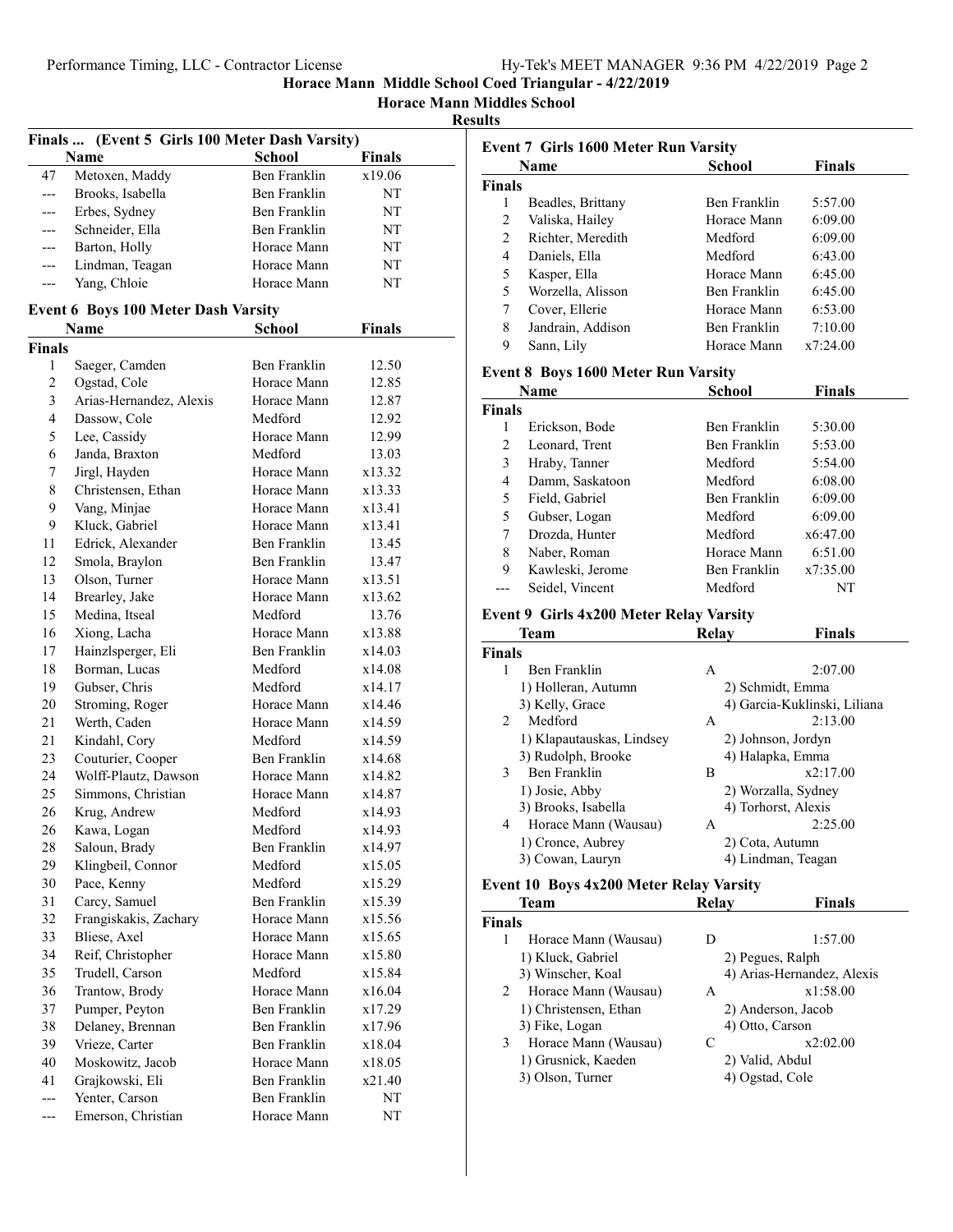## **Horace Mann Middles School**

## **Results**

|   | Finals  (Event 10 Boys 4x200 Meter Relay Varsity) |       |                          |
|---|---------------------------------------------------|-------|--------------------------|
|   | <b>Team</b>                                       | Relay | <b>Finals</b>            |
| 4 | Ben Franklin                                      | Α     | 2:07.00                  |
|   | 1) Sirek, Paul                                    |       | 2) Lutz, Jonathan        |
|   | 3) Friese, Michael                                |       | 4) Summers, Demario      |
| 5 | Medford                                           | А     | 2:10.00                  |
|   | 1) Gubser, Chris                                  |       | 2) Hraby, Tanner         |
|   | 3) Klingbeil, Connor                              |       | 4) Pace, Kenny           |
| 6 | Horace Mann (Wausau)                              | В     | x2:17.00                 |
|   | 1) Kuhn, Tyler                                    |       | 2) Bruner-Arnett, Landon |
|   | 3) Weyneth-Imbach, Jorryn                         |       | 4) Schlindwein, Teddy    |

## **Event 11 Girls 400 Meter Dash Varsity**

| Name          |                      | School       | Finals   |  |
|---------------|----------------------|--------------|----------|--|
| <b>Finals</b> |                      |              |          |  |
| 1             | Beadles, Brittany    | Ben Franklin | 1:08.00  |  |
| 2             | Bass, Ashley         | Horace Mann  | 1:12.00  |  |
| 2             | Brandner, Alyssa     | Medford      | 1:12.00  |  |
| 4             | Brown, Brenna        | Horace Mann  | 1:16.00  |  |
| 5             | Gruber, Kelly        | Ben Franklin | 1:17.00  |  |
| 6             | Solin, Ella          | Ben Franklin | 1:19.00  |  |
| 6             | Butt, Natasha        | Medford      | 1:19.00  |  |
| 8             | Schmitt, Audrie      | Horace Mann  | 1:23.00  |  |
| 9             | Torres, Joselyn      | Medford      | 1:26.00  |  |
| 10            | Wilkins, Paige       | Medford      | x1:28.00 |  |
| 11            | Knowlton, Amber      | Ben Franklin | x1:35.00 |  |
| ---           | Torhorst, Alexis     | Ben Franklin | NT       |  |
|               | Thundercloud, Sarora | Horace Mann  | NT       |  |

## **Event 12 Boys 400 Meter Dash Varsity**

|                | Name                                            | School<br>Finals    |          |  |
|----------------|-------------------------------------------------|---------------------|----------|--|
| Finals         |                                                 |                     |          |  |
| 1              | Barber, Quinn                                   | Horace Mann         | 1:05.00  |  |
| $\mathfrak{D}$ | Medina, Itseal                                  | Medford             | 1:06.00  |  |
| 2              | Fike, Logan                                     | Horace Mann         | 1:06.00  |  |
| 4              | Witte, Isaac                                    | Ben Franklin        | 1:09.00  |  |
| 4              | Friese, Michael                                 | Ben Franklin        | 1:09.00  |  |
| 6              | Diekelman, Jack                                 | Ben Franklin        | x1:10.00 |  |
| 6              | Noskowiak, Wade                                 | Ben Franklin        | 1:10.00  |  |
| 8              | Beversdorf, Bodee                               | Horace Mann         | x1:11.00 |  |
| 8              | Yanez-Littlewolff, Darius                       | Horace Mann         | 1:11.00  |  |
| 10             | Taylor, Taylen                                  | Horace Mann         | x1:13.00 |  |
| 11             | Klingbeil, Connor                               | Medford             | 1:14.00  |  |
|                | Weyneth-Imbach, Jorryn                          | Horace Mann         | NT       |  |
|                | Drozda, Hunter                                  | Medford             | NT       |  |
|                | Kowalski, Adam                                  | Medford             | NT       |  |
|                | <b>Event 13 Girls 4x100 Meter Relay Varsity</b> |                     |          |  |
| Team           |                                                 | Relay               | Finals   |  |
| Finals         |                                                 |                     |          |  |
| 1              | Medford                                         | A                   | 58.00    |  |
|                | 1) Higgins, Autumn                              | 2) Brandner, Alyssa |          |  |

| 3) Fronk, Bryn        |  | 4) Seidl, Eryka    |
|-----------------------|--|--------------------|
| Medford               |  | x1:03.00           |
| 1) Clarkson, Madison  |  | 2) Breezee, Serena |
| 3) Schroeder, Corinne |  | 4) Beran, Brenley  |

| 2  | Horace Mann (Wausau)         | E             | 1:03.00                   |
|----|------------------------------|---------------|---------------------------|
|    | 1) Stahnke, Sophia           |               | 2) Prescott, MaNiyah      |
|    | 3) Roth, Ariella             |               | 4) Laffin, Caitlyn        |
| 2  | <b>Ben Franklin</b>          | B             | 1:03.00                   |
|    | 1) Tepp, Sylvia              |               | 2) VandeWalle, Ella       |
|    | 3) Beadles, Brittany         |               | 4) Trzbiatowski, Sydney   |
| 5  | Horace Mann (Wausau)         | B             | x1:04.00                  |
|    | 1) Vanderkoy, Adalene        |               | 2) Sazama, Anna           |
|    | 3) Dodd, Lara                |               | 4) Siikarla, Allyson      |
| 6  | Medford                      | B             | x1:05.00                  |
|    | 1) Damm, Olivia              |               | 2) Klapautauskas, Lindsey |
|    | 3) Parra, Ashley             |               | 4) Johnson, Jordyn        |
| 7  | Ben Franklin                 | D             | x1:06.00                  |
|    | 1) Hansen, Jessica           |               | 2) Nieforth, Johanna      |
|    | 3) Pfeffer, Macie            |               | 4) Wendt, Rayna           |
| 8  | Horace Mann (Wausau)         | D             | x1:07.00                  |
|    | 1) Brunner, Lydia            |               | 2) Lazaroff, Nevayah      |
|    | 3) Nelson, Elle              |               | 4) Knickerbocker, Ayva    |
| 8  | <b>Ben Franklin</b>          | C             | x1:07.00                  |
|    | 1) Josie, Abby               |               | 2) Worzalla, Sydney       |
|    | 3) Czerwonka, Ella           |               | 4) Solin, Ella            |
| 10 | Horace Mann (Wausau)         | A             | x1:09.00                  |
|    | 1) Thundercloud, Sarora      |               | 2) Barton, Holly          |
|    | 3) Wunsch, Maddie            |               | 4) Brown, Brenna          |
| 11 | <b>Ben Franklin</b>          | E             | x1:13.00                  |
|    | 1) Worzella, Alisson         |               | 2) Erbes, Sydney          |
|    | 3) King, Lily                |               | 4) Smith, Aleesa          |
| 12 | Horace Mann (Wausau)         | $\mathcal{C}$ | x1:19.00                  |
|    | 1) Cronce, Aubrey            |               | 2) Cota, Autumn           |
|    | 3) Cowan, Lauryn             |               | 4) Lindman, Teagan        |
| 13 | Ben Franklin                 | A             | x1:28.00                  |
|    | 1) Garcia-Kuklinski, Liliana |               | 2) Hojnacki, Hannah       |
|    | 3) Barton, Emma              |               | 4) Kelly, Grace           |
|    |                              |               |                           |

# **Event 14 Boys 4x100 Yard Relay Varsity**

|                | Team                         | Relay | Finals                     |
|----------------|------------------------------|-------|----------------------------|
| <b>Finals</b>  |                              |       |                            |
| 1              | Ben Franklin                 | А     | 52.00                      |
|                | 1) Saeger, Camden            |       | 2) Smola, Braylon          |
|                | 3) Pumper, Peyton            |       | 4) Edrick, Alexander       |
| $\overline{2}$ | Horace Mann (Wausau)         | А     | 53.00                      |
|                | 1) Jirgl, Hayden             |       | 2) Xiong, Lacha            |
|                | 3) Vang, Minjae              |       | 4) Lee, Cassidy            |
| 3              | Horace Mann (Wausau)         | B     | x57.00                     |
|                | 1) Kluck, Gabriel            |       | 2) Pegues, Ralph           |
|                | 3) Winscher, Koal            |       | 4) Arias-Hernandez, Alexis |
| 4              | Medford                      | B     | 59.00                      |
|                | 1) Dietrich, Alex            |       | 2) Gilles, Peyton          |
|                | 3) Janda, Braxton            |       | 4) Gowey, Connor           |
| 5.             | Medford                      | A     | x1:00.00                   |
|                | 1) Borman, Lucas             |       | 2) Harper, Kamryn          |
|                | 3) Price, Tristian           |       | 4) Trudell, Carson         |
| 6              | Horace Mann (Wausau)         | D     | x1:02.00                   |
|                | 1) Reif, Christopher         |       | 2) Barber, Quinn           |
|                | 3) Yanez-Littlewolff, Darius |       | 4) Werth, Caden            |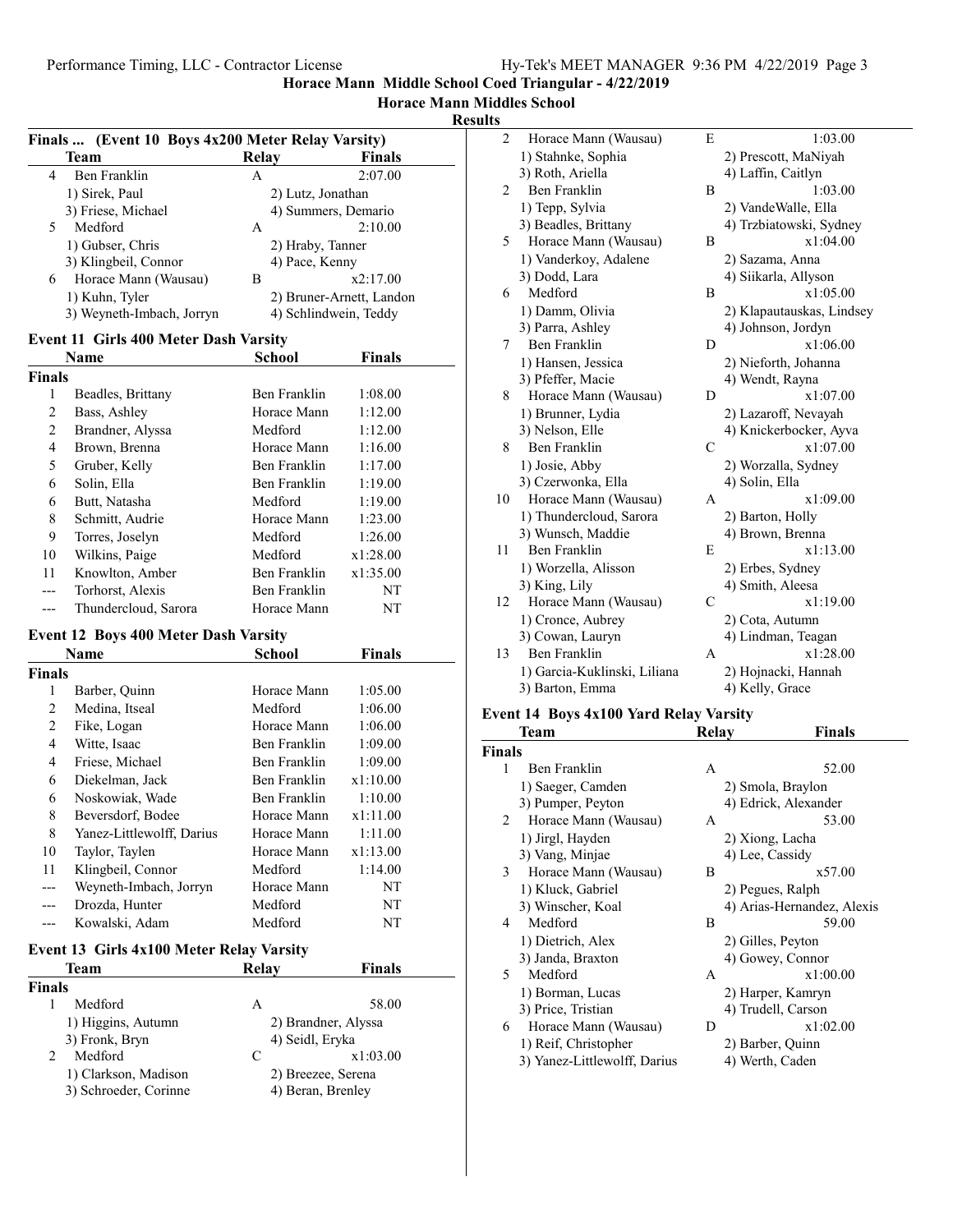#### **Horace Mann Middles School**

#### **Results**

|                | Finals  (Event 14 Boys 4x100 Yard Relay Varsity) |                      |                          |  |
|----------------|--------------------------------------------------|----------------------|--------------------------|--|
|                | Team                                             | <b>Relay</b>         | Finals                   |  |
| 6              | <b>Ben Franklin</b>                              | В                    | x1:02.00                 |  |
|                | 1) Zuege, Sam                                    | 2) Konopacki, Amon   |                          |  |
|                | 3) Hainzlsperger, Eli                            | 4) Manternach, Riley |                          |  |
| 8              | Horace Mann (Wausau)                             | C                    | x1:04.00                 |  |
|                | 1) Ogstad, Cole                                  |                      | 2) Frangiskakis, Zachary |  |
|                | 3) Trantow, Brody                                |                      | 4) Simmons, Christian    |  |
|                | <b>Event 15 Girls 200 Meter Hurdles Varsity</b>  |                      |                          |  |
|                | Name                                             | School               | Finals                   |  |
| <b>Finals</b>  |                                                  |                      |                          |  |
| 1              | Farkas, Evangelina                               | Ben Franklin         | 37.00                    |  |
| 2              | Siikarla, Allyson                                | Horace Mann          | 38.00                    |  |
| $\overline{2}$ | Polendo Soto, Valeria                            | Medford              | 38.00                    |  |
| 2              | Wanke, Anna                                      | Medford              | 38.00                    |  |
| 5              | Daniels, Ella                                    | Medford              | 39.00                    |  |
| 5              | Welle, Myla                                      | Horace Mann          | 39.00                    |  |
| 7              | Wunsch, Maddie                                   | Horace Mann          | x40.00                   |  |
| 7              | Winsher, Kailye                                  | Horace Mann          | 40.00                    |  |
| 9              | Bass, Ashley                                     | Horace Mann          | x42.00                   |  |
| ---            | Schneider, Ella                                  | Ben Franklin         | NT                       |  |
| ---            | Roth, Ariella                                    | Horace Mann          | NT                       |  |
| ---            | Nieforth, Johanna                                | Ben Franklin         | NΤ                       |  |
|                | <b>Event 16 Boys 200 Meter Hurdles Varsity</b>   |                      |                          |  |
|                | Name                                             | <b>School</b>        | <b>Finals</b>            |  |
| <b>Finals</b>  |                                                  |                      |                          |  |
| 1              | Valid, Abdul                                     | Horace Mann          | 31.00                    |  |
| 1              | Rose, Mason                                      | Ben Franklin         | 31.00                    |  |
| 3              | Stockwell, Garrison                              | Horace Mann          | 32.50                    |  |
| 4              | Price, Tristian                                  | Medford              | 33.19                    |  |
| 5              | Kawa, Logan                                      | Medford              | 35.00                    |  |
| 6              | Murphy, Michael                                  | Horace Mann          | x36.00                   |  |
| 6              | Ekstrom, Foster                                  | Horace Mann          | 36.00                    |  |
| ---            | Schlindwein, Teddy                               | Horace Mann          | NT                       |  |
| ---            | Olson, Turner                                    | Horace Mann          | NT                       |  |
| ---            | Emerson, Christian                               | Horace Mann          | NΤ                       |  |
|                |                                                  |                      |                          |  |
|                | <b>Event 17 Girls 800 Meter Run Varsity</b>      |                      |                          |  |
|                | Name                                             | School               | <b>Finals</b>            |  |
| <b>Finals</b>  |                                                  |                      |                          |  |
| 1              | Hopp, Sarah                                      | Ben Franklin         | 2:48.00                  |  |
| $\overline{c}$ | Sann, Lily                                       | Horace Mann          | 2:56.00                  |  |
| 3              | Rudolph, Brooke                                  | Medford              | 2:59.00                  |  |
| 3              | Valiska, Hailey                                  | Horace Mann          | 2:59.00                  |  |
| 5              | Richter, Meredith                                | Medford              | 3:03.00                  |  |
| 6              | Radlinger, DeLana                                | Medford              | 3:04.00                  |  |
| 7              | Schmitt, Audrie                                  | Horace Mann          | 3:11.00                  |  |
| 8              | Butt, Natasha                                    | Medford              | x3:21.00                 |  |
| 9              | Torres, Joselyn                                  | Medford              | x3:31.00                 |  |
| ---            | Cover, Ellerie                                   | Horace Mann          | NT                       |  |
|                |                                                  |                      |                          |  |

|               | <b>Event 18 Boys 800 Meter Run Varsity</b> |              |               |
|---------------|--------------------------------------------|--------------|---------------|
|               | Name                                       | School       | <b>Finals</b> |
| <b>Finals</b> |                                            |              |               |
| 1             | Bushnaker, Max                             | Ben Franklin | 2:37.00       |
| 2             | Barber, Quinn                              | Horace Mann  | 2:43.00       |
| 3             | Lutz, Jonathan                             | Ben Franklin | 2:43.30       |
| 4             | Beversdorf, Bodee                          | Horace Mann  | 2:51.00       |
| 5             | Wietrzkowski, Jacob                        | Ben Franklin | 2:52.00       |
| 6             | Taylor, Taylen                             | Horace Mann  | 2:59.00       |
| 7             | Naber, Roman                               | Horace Mann  | x3:14.00      |
| ---           | Seidel, Vincent                            | Medford      | NT            |
|               | Kuhn, Tyler                                | Horace Mann  | NT            |
|               | Damm, Saskatoon                            | Medford      | NT            |
|               | Drozda, Hunter                             | Medford      | NT            |
|               | Event 19 Girls 200 Meter Dash Varsity      |              |               |
|               | Name                                       | School       | <b>Finals</b> |
| <b>Finals</b> |                                            |              |               |
| 1             | Fronk, Bryn                                | Medford      | 28.00         |
| 2             | Thundercloud, Sarora                       | Horace Mann  | 31.23         |
| 3             | Weinkauf, Vienne                           | Ben Franklin | 31.72         |
| 4             | Machon, Jaylin                             | Medford      | 32.00         |

4 Turner, Emma Ben Franklin 32.00 4 Lazaroff, Nevayah Horace Mann 32.00 7 Weinkauf, Ava Ben Franklin 32.01 8 Halapka, Emma Medford 32.56 9 Prescott, MaNiyah Horace Mann 32.71 10 Josie, Abby Ben Franklin x33.00 11 Gruber, Kelly Ben Franklin x33.40 12 Tepp, Sylvia Ben Franklin x33.59 13 Stahnke, Sophia Horace Mann x34.00 14 Valid, Valentina Horace Mann x34.21 15 Nieforth, Johanna Ben Franklin x34.62 16 Harper, Naomi Medford x35.00 17 Zimmerman, Riley Ben Franklin x35.39 18 Nelson, Elle Horace Mann x35.54 19 Wilkins, Paige Medford x36.00 20 Dodd, Lara Horace Mann x36.28 21 Cota, Autumn Horace Mann x37.00 22 Thomas, Sidney Horace Mann x38.78 23 Knowlton, Amber Ben Franklin x39.00 24 Cook, Hannah Horace Mann x40.12 25 Kurtzhals, Mariana Horace Mann x40.16 26 Richmond, Emma Horace Mann x43.85 --- Parra, Ashley Medford NT --- Torhorst, Alexis Ben Franklin NT --- Clarkson, Madison Medford NT --- Butt, Natasha Medford NT --- VandeWalle, Ella Ben Franklin NT --- Farkas, Evangelina Ben Franklin NT --- Smith, Aleesa Ben Franklin NT --- Yang, Chloie Horace Mann NT --- Garcia-Kuklinski, Liliana Ben Franklin NT --- Schmitt, Audrie Horace Mann NT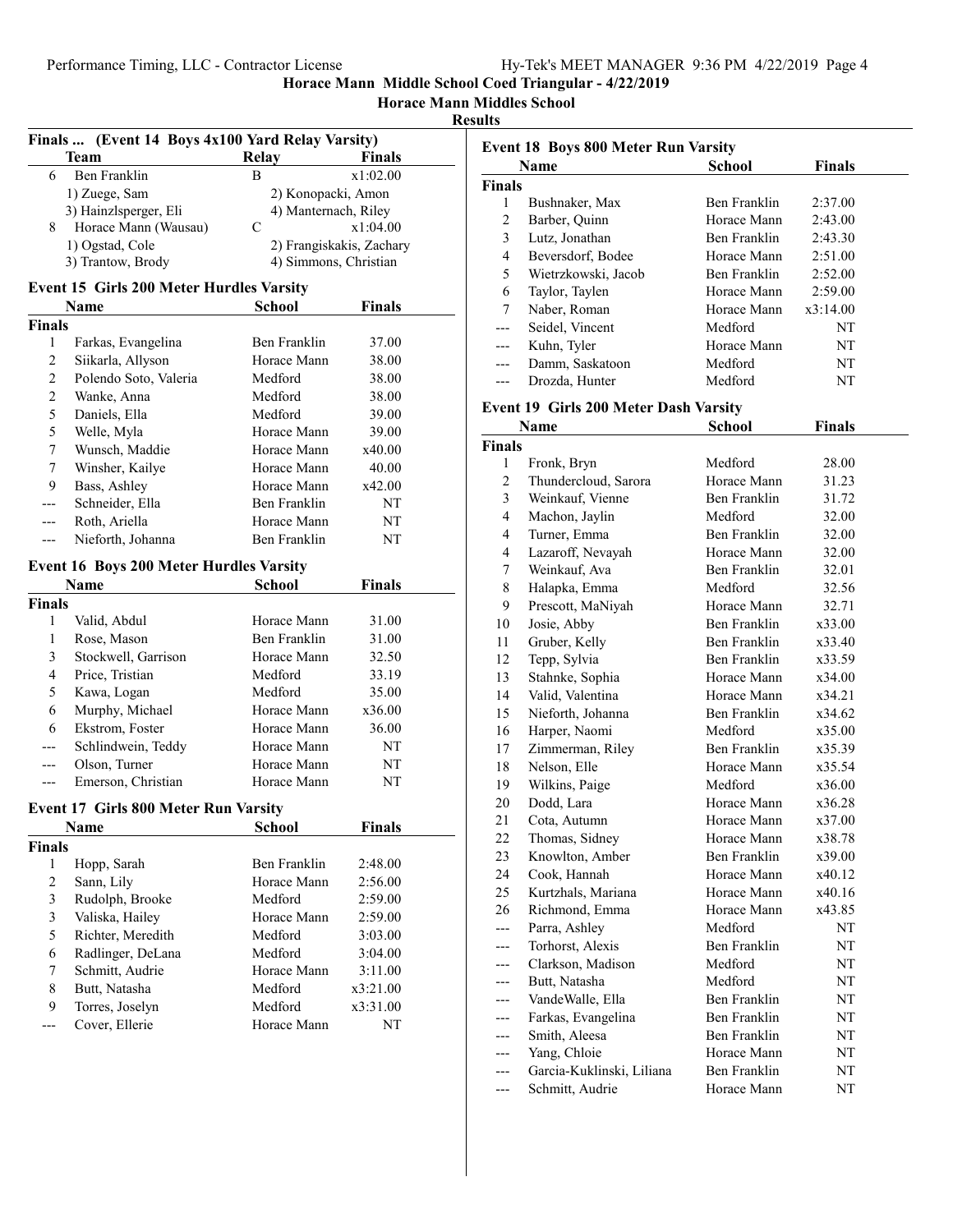## **Horace Mann Middles School**

## **Results**

| <b>Event 20 Boys 200 Meter Dash Varsity</b> |                        |               |        |
|---------------------------------------------|------------------------|---------------|--------|
|                                             | Name                   | <b>School</b> | Finals |
| Finals                                      |                        |               |        |
| 1                                           | Lee, Cassidy           | Horace Mann   | 26.00  |
| $\overline{c}$                              | Saeger, Camden         | Ben Franklin  | 26.56  |
| 3                                           | Brearley, Jake         | Horace Mann   | 26.96  |
| $\overline{4}$                              | Dassow, Cole           | Medford       | 27.00  |
| 5                                           | Vang, Minjae           | Horace Mann   | 28.00  |
| 6                                           | Summers, Demario       | Ben Franklin  | 28.05  |
| 7                                           | Medina, Itseal         | Medford       | 29.59  |
| 8                                           | Fike, Logan            | Horace Mann   | x29.83 |
| 9                                           | Yenter, Carson         | Ben Franklin  | 30.31  |
| 10                                          | Harper, Kamryn         | Medford       | 30.72  |
| 11                                          | Yang, Arjay            | Horace Mann   | x30.94 |
| 12                                          | Noskowiak, Wade        | Ben Franklin  | x31.00 |
| 13                                          | Stroming, Roger        | Horace Mann   | x31.01 |
| 14                                          | Saloun, Brady          | Ben Franklin  | x31.75 |
| 15                                          | Witte, Isaac           | Ben Franklin  | x32.07 |
| 16                                          | Anderson, Jacob        | Horace Mann   | x32.68 |
| 17                                          | Simmons, Christian     | Horace Mann   | x33.24 |
| 18                                          | Bliese, Axel           | Horace Mann   | x33.65 |
| 19                                          | Frangiskakis, Zachary  | Horace Mann   | x33.71 |
| 20                                          | Couturier, Cooper      | Ben Franklin  | x33.75 |
| 21                                          | Zuege, Sam             | Ben Franklin  | x34.68 |
| 22                                          | Trantow, Brody         | Horace Mann   | x36.57 |
| 23                                          | Delaney, Brennan       | Ben Franklin  | x45.54 |
| $-$ -                                       | Kawa, Logan            | Medford       | NT     |
| ---                                         | Krug, Andrew           | Medford       | NT     |
| ---                                         | Pace, Kenny            | Medford       | NT     |
| ---                                         | Kowalski, Adam         | Medford       | NT     |
| ---                                         | Otto, Carson           | Horace Mann   | NT     |
| ---                                         | Trudell, Carson        | Medford       | NT     |
| ---                                         | Weyneth-Imbach, Jorryn | Horace Mann   | NT     |
|                                             | Kluck, Gabriel         | Horace Mann   | NT     |
| $---$                                       | Ogstad, Cole           | Horace Mann   | NT     |

#### **Event 21 Girls 4x400 Meter Relay Varsity**

| Relav | <b>Finals</b>        |
|-------|----------------------|
|       |                      |
| A     | 5:22.00              |
|       |                      |
|       | 4) Brandner, Alyssa  |
| A     | 5:26.00              |
|       | 2) Przybelski, Megan |
|       | 4) Brooks, Isabella  |
| A     | 5:38.00              |
|       | 2) Olson, Abbey      |
|       | 4) Valiska, Hailey   |
|       | 2) Fronk, Bryn       |

## **Event 22 Boys 4x400 Meter Relay Varsity**

## **Team Relay Finals Finals** 1 Medford A 4:42.00 1) Dietrich, Alex 2) Gowey, Connor 3) Gilles, Peyton 4) Janda, Braxton

2 Horace Mann (Wausau) A 5:13.00 1) Beversdorf, Bodee 2) Kuhn, Tyler<br>
2) Winscher, Koal 4) Yanez-Little 4) Yanez-Littlewolff, Darius **Event 23 Girls Shot Put Varsity**

|        | Name                    | School       | Finals      |  |
|--------|-------------------------|--------------|-------------|--|
| Finals |                         |              |             |  |
| 1      | Josie, Emma             | Ben Franklin | 23-06.50    |  |
| 2      | Sann, Lily              | Horace Mann  | 22-07.00    |  |
| 3      | Clifford, Lily          | Horace Mann  | 21-08.00    |  |
| 4      | Liss's-Gravemade, Ollie | Horace Mann  | 20-08.00    |  |
| 5      | Worzalla, Sydney        | Ben Franklin | 20-07.50    |  |
| 6      | Machon, Jaylin          | Medford      | 19-03.00    |  |
| 6      | Guillaume, Ella         | Horace Mann  | x19-03.00   |  |
| 8      | Thomas, Sidney          | Horace Mann  | $x19-02.00$ |  |
| 9      | Hopp, Sarah             | Ben Franklin | 18-11.00    |  |
| 10     | Pagel, Autumn           | Ben Franklin | x18-10.00   |  |
| 11     | Klapautauskas, Lindsey  | Medford      | 18-06.00    |  |
| 12     | Czerwonka, Ella         | Ben Franklin | x18-03.00   |  |
| 13     | Lee, Catherine          | Horace Mann  | x18-01.50   |  |
| 14     | Nieforth, Johanna       | Ben Franklin | x18-01.00   |  |
| 15     | Johnson, Jordyn         | Medford      | 17-02.00    |  |
| 16     | Juedes, Isabelle        | Horace Mann  | x15-07.50   |  |
| 17     | Hansen, Kaitlyn         | Horace Mann  | x15-00.00   |  |
| 18     | Parra, Ashley           | Medford      | $x14-06.00$ |  |
| 19     | VandeWalle, Ella        | Ben Franklin | x12-04.00   |  |

#### **Event 24 Boys Shot Put Varsity**

|               | Name                | <b>School</b> | <b>Finals</b> |  |
|---------------|---------------------|---------------|---------------|--|
| <b>Finals</b> |                     |               |               |  |
| 1             | Xiong, Lacha        | Horace Mann   | 32-00.00      |  |
| 2             | Stockwell, Garrison | Horace Mann   | 29-05.00      |  |
| 3             | Lee, Cassidy        | Horace Mann   | 28-00.50      |  |
| 4             | Grusnick, Kaeden    | Horace Mann   | $x27-05.00$   |  |
| 5             | Gruszynski, Marcus  | Horace Mann   | $x26-09.00$   |  |
| 6             | Yang, Arjay         | Horace Mann   | $x24-11.50$   |  |
| 7             | Schmidt, Eric       | Horace Mann   | x24-04.00     |  |
| 8             | Vrieze, Carter      | Ben Franklin  | 22-09.00      |  |
| 9             | Wienke, Braeden     | Horace Mann   | $x22-04.00$   |  |
| 10            | Klingbeil, Connor   | Medford       | 22-00.00      |  |
| 11            | Cayley, Charlie     | Horace Mann   | x19-09.00     |  |
| 12            | Grajkowski, Eli     | Ben Franklin  | 16-07.00      |  |
| 13            | Place, Jack         | Horace Mann   | $x12-02.50$   |  |
|               |                     |               |               |  |

## **Event 25 Girls Discus Throw Varsity**

| Name          |                         | School       | Finals    |  |
|---------------|-------------------------|--------------|-----------|--|
| <b>Finals</b> |                         |              |           |  |
| 1             | Higgins, Autumn         | Medford      | 64-05     |  |
| 2             | Clifford, Lily          | Horace Mann  | 64-01     |  |
| 3             | Liss's-Gravemade, Ollie | Horace Mann  | $62 - 02$ |  |
| 4             | Guillaume, Ella         | Horace Mann  | $60-10$   |  |
| 5             | Seidl, Eryka            | Medford      | 53-09     |  |
| 6             | Lee, Catherine          | Horace Mann  | $x51-11$  |  |
| 7             | Josie, Emma             | Ben Franklin | 51-10     |  |
| 8             | Tepp, Sylvia            | Ben Franklin | 49-11     |  |
| 9             | Josie, Abby             | Ben Franklin | 46-07     |  |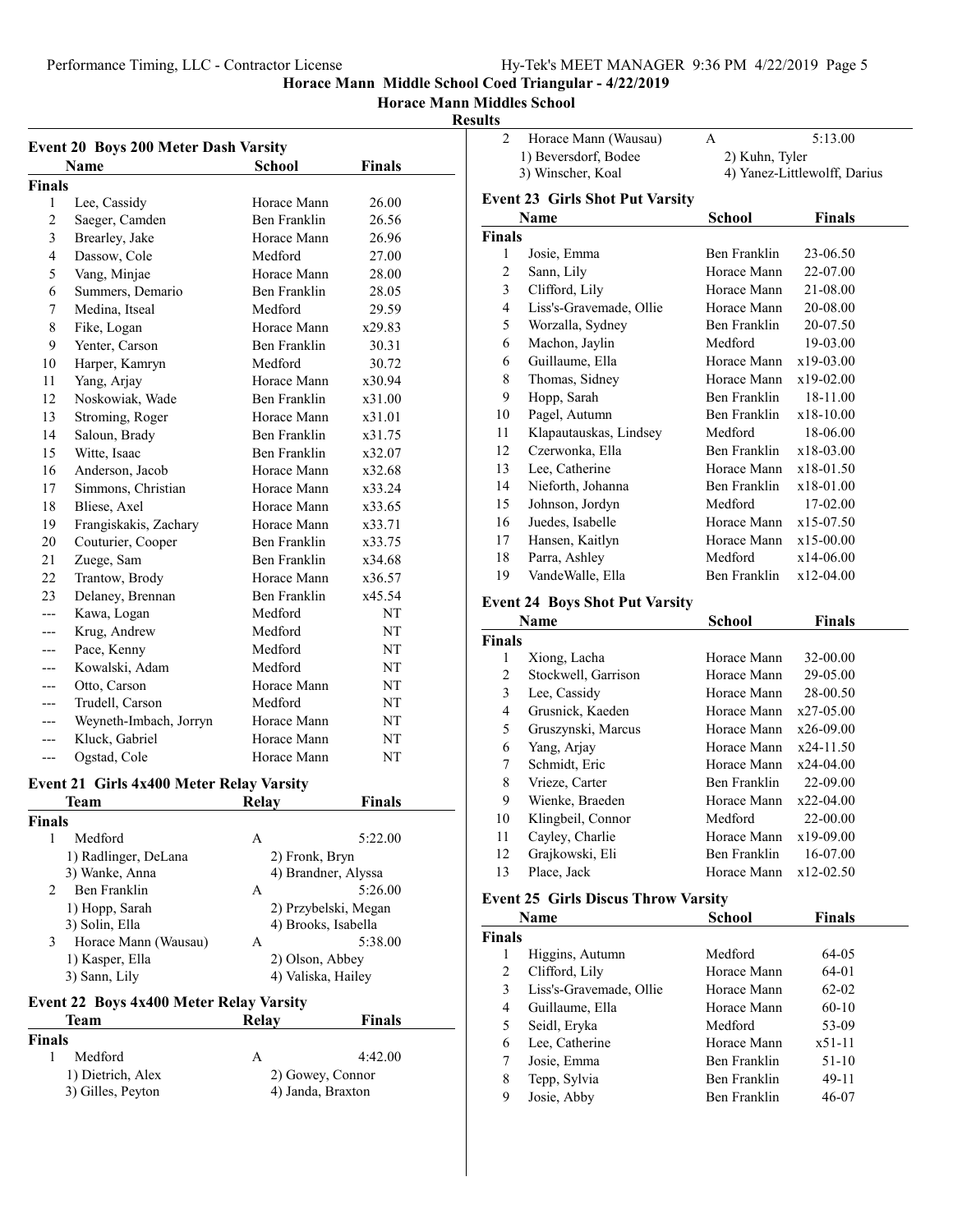**Horace Mann Middles School**

**Results**

|                      | Finals  (Event 25 Girls Discus Throw Varsity) |                                     |                |  |
|----------------------|-----------------------------------------------|-------------------------------------|----------------|--|
|                      | Name                                          | <b>School</b>                       | Finals         |  |
| 10                   | Hansen, Kaitlyn                               | Horace Mann                         | x46-04         |  |
| 11                   | Wilkins, Paige                                | Medford                             | 38-09          |  |
| 11                   | Nieforth, Johanna                             | Ben Franklin                        | x38-09         |  |
| 13                   | Juedes, Isabelle                              | Horace Mann                         | x35-04         |  |
| 14                   | Czerwonka, Ella                               | Ben Franklin                        | x34-09         |  |
| 15                   | Thomas, Sidney                                | Horace Mann                         | x34-00         |  |
| 16                   | Harper, Naomi                                 | Medford                             | $x24-03$       |  |
|                      |                                               |                                     |                |  |
|                      | <b>Event 26 Boys Discus Throw Varsity</b>     |                                     |                |  |
|                      | Name                                          | <b>School</b>                       | Finals         |  |
| <b>Finals</b>        |                                               |                                     |                |  |
| 1                    | Grusnick, Kaeden                              | Horace Mann                         | 117-03         |  |
| 2                    | Xiong, Lacha                                  | Horace Mann                         | 110-06         |  |
| 3                    | Stockwell, Garrison                           | Horace Mann                         | 84-09          |  |
| 4                    | Janda, Braxton                                | Medford                             | 70-10          |  |
| 5                    | Wienke, Braeden                               | Horace Mann                         | x66-09         |  |
| 6                    | Yang, Arjay                                   | Horace Mann                         | $x65-09$       |  |
| 7                    | Gruszynski, Marcus                            | Horace Mann                         | $x65-05$       |  |
| 8                    | Witte, Isaac                                  | Ben Franklin                        | 59-10          |  |
| 9                    | Cayley, Charlie                               | Horace Mann                         | x56-05         |  |
| 10                   | Vrieze, Carter                                | Ben Franklin                        | 50-02          |  |
| 11                   | Kempe, Benjamin                               | Ben Franklin                        | 50-01          |  |
| 12                   | Delaney, Brennan                              | Ben Franklin                        | x43-05         |  |
| 13                   | Place, Jack                                   | Horace Mann                         | x39-08         |  |
| 14                   | Trudell, Carson                               | Medford                             | 36-07          |  |
| 15                   | Grajkowski, Eli                               | Ben Franklin                        | x27-04         |  |
|                      | <b>Event 27 Girls High Jump Varsity</b>       |                                     |                |  |
|                      | Name                                          | <b>School</b>                       | Finals         |  |
| <b>Finals</b>        |                                               |                                     |                |  |
| 1                    | Farkas, Evangelina                            | Ben Franklin                        | 4-10.00        |  |
| 2                    |                                               |                                     |                |  |
|                      |                                               | Ben Franklin                        | 4-06.00        |  |
| 3                    | Barton, Emma                                  | Ben Franklin                        | $4 - 02.00$    |  |
| 4                    | Lietzke, Kaitlin                              |                                     | x3-08.00       |  |
| ---                  | Wendt, Rayna                                  | Ben Franklin<br><b>Ben Franklin</b> | NH             |  |
|                      | Torhorst, Alexis                              |                                     |                |  |
|                      | <b>Event 28 Boys High Jump Varsity</b>        |                                     |                |  |
|                      | Name                                          | School                              | Finals         |  |
| <b>Finals</b>        |                                               |                                     |                |  |
| 1                    | Silvester, Alex                               | Ben Franklin                        | 4-04.00        |  |
| 1                    | Bliese, Axel                                  | Horace Mann                         | 4-04.00        |  |
| 1                    | Diekelman, Jack                               | Ben Franklin                        | 4-04.00        |  |
| 1                    | Smola, Braylon                                | Ben Franklin                        | 4-04.00        |  |
| 5                    | Worzella, Cody                                | Ben Franklin                        | x4-02.00       |  |
| 5                    | Taylor, Taylen                                | Horace Mann                         | 4-02.00        |  |
| 5                    | Price, Tristian                               | Medford                             | 4-02.00        |  |
| 5                    | Pumper, Peyton                                | Ben Franklin                        | x4-02.00       |  |
| 9                    | Zuege, Sam                                    | <b>Ben Franklin</b>                 | x4-00.00       |  |
| 9                    | Borman, Lucas                                 | Medford                             | 4-00.00        |  |
| 11                   | Edrick, Alexander                             | <b>Ben Franklin</b>                 | x3-10.00       |  |
| 11                   | Konopacki, Amon                               | Ben Franklin                        | x3-10.00       |  |
| 11                   | Saloun, Brady                                 | Ben Franklin                        | x3-10.00       |  |
| 11<br>$\overline{a}$ | Noskowiak, Wade<br>Kowalski, Adam             | Ben Franklin<br>Medford             | x3-10.00<br>NH |  |

| ---           | Kindahl, Cory                           | Medford      | NH            |  |
|---------------|-----------------------------------------|--------------|---------------|--|
|               | <b>Event 29 Girls Long Jump Varsity</b> |              |               |  |
|               | Name                                    | School       | <b>Finals</b> |  |
| <b>Finals</b> |                                         |              |               |  |
| 1             | Clarkson, Madison                       | Medford      | 12-09.00      |  |
| 1             | Boeck, Brooke                           | Ben Franklin | 12-09.00      |  |
| 3             | Weinkauf, Ava                           | Ben Franklin | 12-06.00      |  |
| 4             | Daniels, Ella                           | Medford      | 12-03.00      |  |
| 5             | Holleran, Autumn                        | Ben Franklin | 12-01.00      |  |
| 6             | Polendo Soto, Valeria                   | Medford      | 11-10.00      |  |
| 7             | Vanderkoy, Adalene                      | Horace Mann  | 11-09.00      |  |
| 8             | Beran, Brenley                          | Medford      | x11-03.00     |  |
| 8             | Siikarla, Allyson                       | Horace Mann  | 11-03.00      |  |
| 10            | Dodd, Lara                              | Horace Mann  | 11-00.00      |  |
| 10            | Hojnacki, Hannah                        | Ben Franklin | x11-00.00     |  |
| 12            | Breezee, Serena                         | Medford      | x10-10.00     |  |
| 13            | Richter, Meredith                       | Medford      | x10-09.00     |  |
| 14            | Schlindwein, Talia                      | Horace Mann  | $x10-06.00$   |  |
| 14            | Turner, Emma                            | Ben Franklin | x10-06.00     |  |
| 16            | Schmidt, Emma                           | Ben Franklin | x10-02.00     |  |
| 17            | Valid, Valentina                        | Horace Mann  | x10-00.00     |  |
| 17            | King, Lily                              | Ben Franklin | x10-00.00     |  |
| 19            | Garcia-Kuklinski, Liliana               | Ben Franklin | x9-08.00      |  |
| 20            | Przybelski, Megan                       | Ben Franklin | x9-01.00      |  |
| 21            | Hansen, Jessica                         | Ben Franklin | x9-00.00      |  |
| 22            | Prescott, MaNiyah                       | Horace Mann  | x8-08.00      |  |
| ---           | Lietzke, Kaitlin                        | Ben Franklin | ND            |  |
| $---$         | Halapka, Emma                           | Medford      | ND            |  |
| ---           | Brooks, Isabella                        | Ben Franklin | ND            |  |
| ---           | Damm, Olivia                            | Medford      | ND            |  |
| ---           | Pfeffer, Macie                          | Ben Franklin | ND            |  |
| ---           | Trzbiatowski, Sydney                    | Ben Franklin | ND            |  |
| ---           | Kelly, Grace                            | Ben Franklin | ND            |  |
| ---           | Weinkauf, Vienne                        | Ben Franklin | ND            |  |
| ---           | Torres, Joselyn                         | Medford      | ND            |  |
| ---           | Schroeder, Corinne                      | Medford      | ND            |  |
| ---           | Lindman, Teagan                         | Horace Mann  | ND            |  |
| ---           | Cook, Hannah                            | Horace Mann  | ND            |  |
| ---           | Olson, Abbey                            | Horace Mann  | ND            |  |
| ---           | Metoxen, Maddy                          | Ben Franklin | ND            |  |
| ---           | Jandrain, Addison                       | Ben Franklin | ND            |  |
| ---           | Zimmerman, Riley                        | Ben Franklin | ND            |  |
| ---           | Fisher, Adriana                         | Horace Mann  | ND            |  |
| ---           | Knowlton, Amber                         | Ben Franklin | ND            |  |
| ---           | Erbes, Sydney                           | Ben Franklin | ND            |  |
| ---           | Brunner, Lydia                          | Horace Mann  | ND            |  |

#### **Event 30 Boys Long Jump Varsity**

| Name          |                 | <b>School</b> | <b>Finals</b> |  |  |  |
|---------------|-----------------|---------------|---------------|--|--|--|
| <b>Finals</b> |                 |               |               |  |  |  |
|               | Valid, Abdul    | Horace Mann   | 15-05.00      |  |  |  |
| 2             | Saeger, Camden  | Ben Franklin  | 15-03.00      |  |  |  |
| 3             | Stroming, Roger | Horace Mann   | $14-04.00$    |  |  |  |
| 4             | Dassow, Cole    | Medford       | 13-06.00      |  |  |  |
| 5             | Gubser, Chris   | Medford       | 13-05.00      |  |  |  |